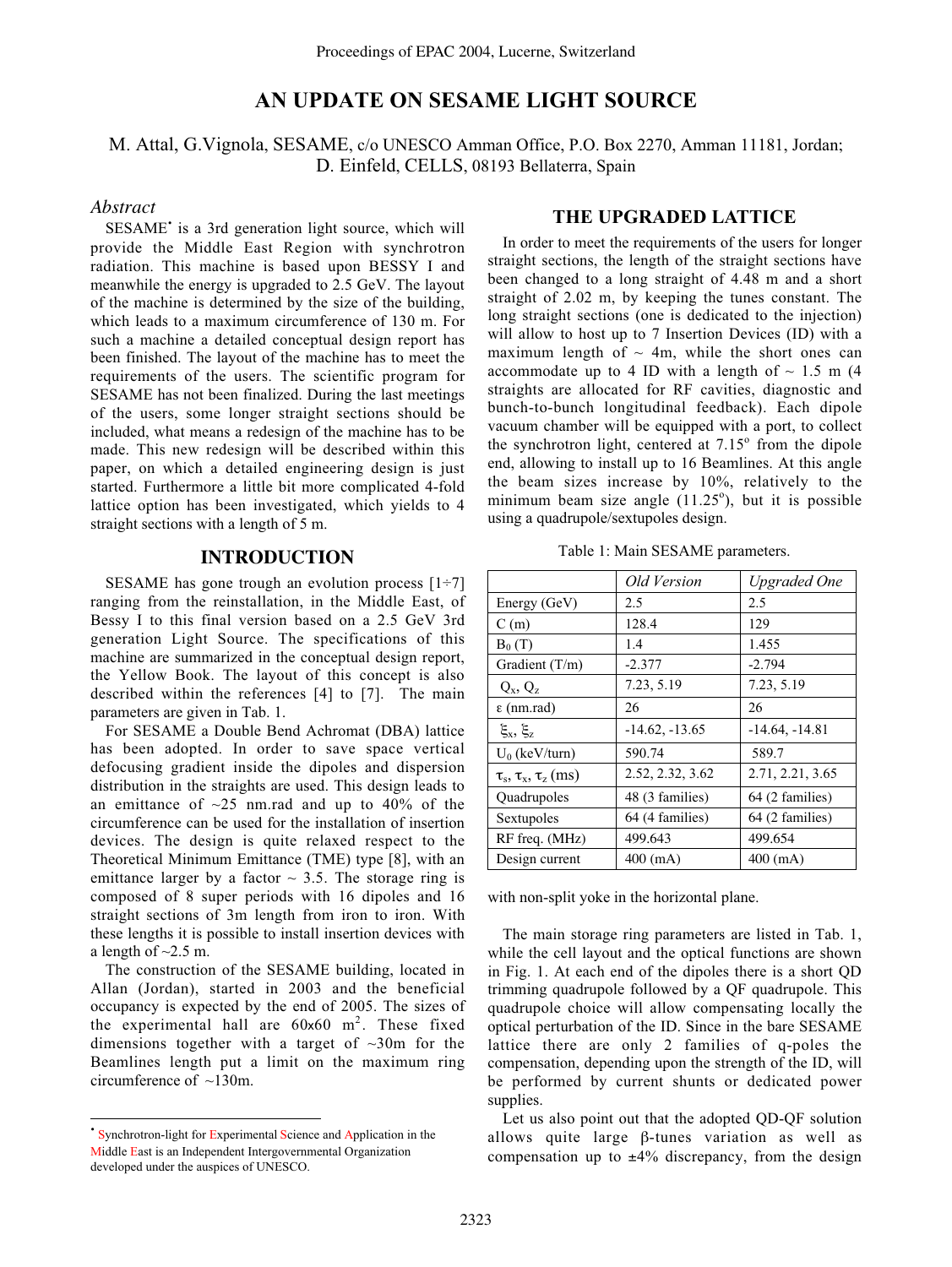value, in the integrated dipole gradient, without affecting substantially the main lattice properties.

#### *The Optics optimization*

Our target has been to define a basic lattice (without ID's) which is very simple, has only 2 families of q-poles and 2 of sextupoles, flexible enough to be easily retuned, to eliminate the perturbation of the ID's, and with acceptable dynamic aperture.

Due to the choice to have straight sections with 2 different lengths and only 2 families of quadrupoles, the vertical defocusing gradient inside the dipoles has been slightly changed, respect to the old one, in order to minimize the relative beating in the horizontal  $\beta$  (for symmetry there is no beating in the dispersion function).



Figure 1: SESAME optical functions for a full period:  $\beta_x$ is in red;  $\beta$ <sub>z</sub> is in blue while the dispersion function (x10) is in green.

The lattice optimization procedure has demonstrated to be effective in order to obtain a lattice with good dynamical behavior. Fig.2 shows the dynamical aperture, with chromaticity corrected to zero value in both planes by using only 2 families of sextupoles. Correcting the chromaticity values to +2 in both planes does not drastically reduce the dynamical aperture.

The influence of the higher multipoles errors of all magnets however, is expected to reduce the dynamic aperture.



Figure 2: SESAME dynamic aperture for 1000 turns (the on-momentum is in black while the  $2\%$  and  $-2\%$  offmomentum ones are in blue and green respectively).

By inspecting the off-momentum dynamic apertures (Fig. 2) and the tune shift vs. energy deviation  $(\pm 6\%)$ shown in Fig. 3, one deduces that the lattice has an acceptable off-momentum behavior.



Figure 3: The horizontal (red) and the vertical (blue) tune shifts vs. energy deviation.

## **THE 4-FOLD LATTICE OPTION**

Longer straight sections, keeping the ring circumference  $\sim$  130 m, can only be obtained by the reduction of the symmetry to 4. In this configuration the ring is composed of 4 periods with the following straight section lengths:  $1x5m$ ,  $2x3.5m$ ,  $1x1.9m$ . In order to keep the circumference of the storage ring close to  $\sim$  130m, we decided to eliminate the QD trimming quadrupole in all the short straight sections. Moreover to get  $x = 0$  in the 3.5m section was paid by an emittance increase of  $\sim$ 10%. The elimination of this QD quadrupoles also prevents the possibility to compensate for ID perturbation, but one can think to use these short straights for RF cavities, diagnostic and bunch-to-bunch longitudinal feedback.

The main storage ring parameters are listed in Tab. 2, while the cell layout and the optical functions are shown in Fig. 4.

| Circumference (m)                               | 131.81               |
|-------------------------------------------------|----------------------|
| Dipole field $(T)$                              | 1.46                 |
| Dipole gradient $(T/m)$                         | $-2.44$              |
| Betatron tunes; $Q_x$ , $Q_z$                   | 6.84, 4.82           |
| Emittance (nm.rad)                              | 28.5                 |
| Nat. chromaticity; $\xi_{x} \xi_{z}$            | $-9.57, -16.3$       |
| Damp.times; $\tau_s$ , $\tau_x$ , $\tau_z$ (ms) | 2.64, 2.24, 3.63     |
| No. of straight sections                        | $4x5m+8x3.5m+4x1.9m$ |
| Quadrupole families                             | 5                    |
| Sextupole families                              | 6                    |

Table 2: Main parameters for the 4-fold option.

#### *The Optics behavior*

In order to ensure  $\beta$ -tunes variability is now necessary to adopt 5 families of independent q-poles, complicating in some way the tuning and the commissioning of the